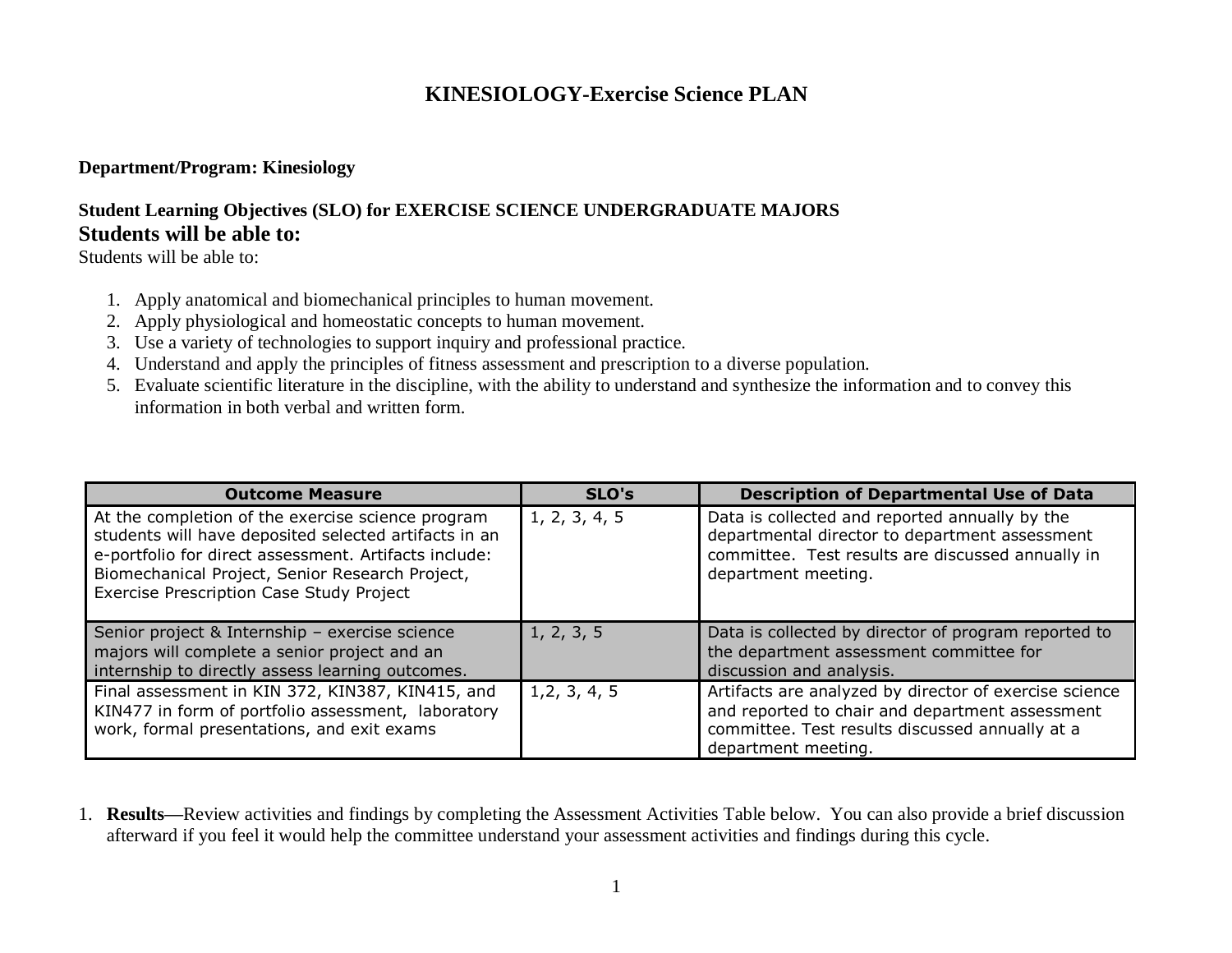| This year we assessed<br>$SLO(s)$                                                          | using Outcome<br>Measure(s) (OMs).                                                                                                                                                                                                                                                                                                                                                                                           | <b>Findings:</b>                                                         | <b>Strategies for</b><br><b>Improvement</b>              |
|--------------------------------------------------------------------------------------------|------------------------------------------------------------------------------------------------------------------------------------------------------------------------------------------------------------------------------------------------------------------------------------------------------------------------------------------------------------------------------------------------------------------------------|--------------------------------------------------------------------------|----------------------------------------------------------|
| (list each SLO in its own row)                                                             | (See Report Instructions for<br>description and example)                                                                                                                                                                                                                                                                                                                                                                     | program-performance for<br>these SLOs, as indicated by<br>these OMs, is: | (in selected areas):                                     |
|                                                                                            | Direct OM(s):                                                                                                                                                                                                                                                                                                                                                                                                                | <b>Excellent/Satisfactory/Needs</b><br><b>Improvement</b>                | (See Report Instructions for<br>description and example) |
|                                                                                            | Indirect OM(s):                                                                                                                                                                                                                                                                                                                                                                                                              | (See Report Instructions for<br>description and example)                 |                                                          |
| SLO 1 Apply anatomical and<br>biomechanical principles to<br>human movement                | Direct OM(s):<br><b>KIN 372 Biomechanics</b><br>research Project. See<br>description below (1)<br><b>KIN 473B</b> Senior Research<br>Project. See description<br>below (2)<br>KIN 387 Case study project<br><b>Indirect OM(S): Course</b><br>Evaluations, letters of<br>appreciation, promotion to<br>Tenure, graduation rate, $#$ of<br>reference letters to graduate<br>schools requested, entrance<br>to graduate schools |                                                                          |                                                          |
| <b>SLO</b> 2 Apply physiological<br>and homeostatic concepts to<br>human movement          | Direct OM(s):<br><b>KIN 372 Project</b><br><b>KIN 473B Project</b><br><b>KIN 387</b> (Case Study Project)<br><b>Indirect OM(S): Course</b><br>Evaluations, letters of<br>appreciation, promotion to<br>Tenure, graduation rate, # of<br>reference letters to graduate<br>schools requested, entrance<br>to graduate schools                                                                                                  |                                                                          |                                                          |
| $SLO3$ Use a variety of<br>technologies to support<br>inquiry and professional<br>practice | Direct OM(s):<br>KIN 370: Dartfish<br>KIN 372: Dartfish<br>KIN 387: Metabolic Cart                                                                                                                                                                                                                                                                                                                                           |                                                                          |                                                          |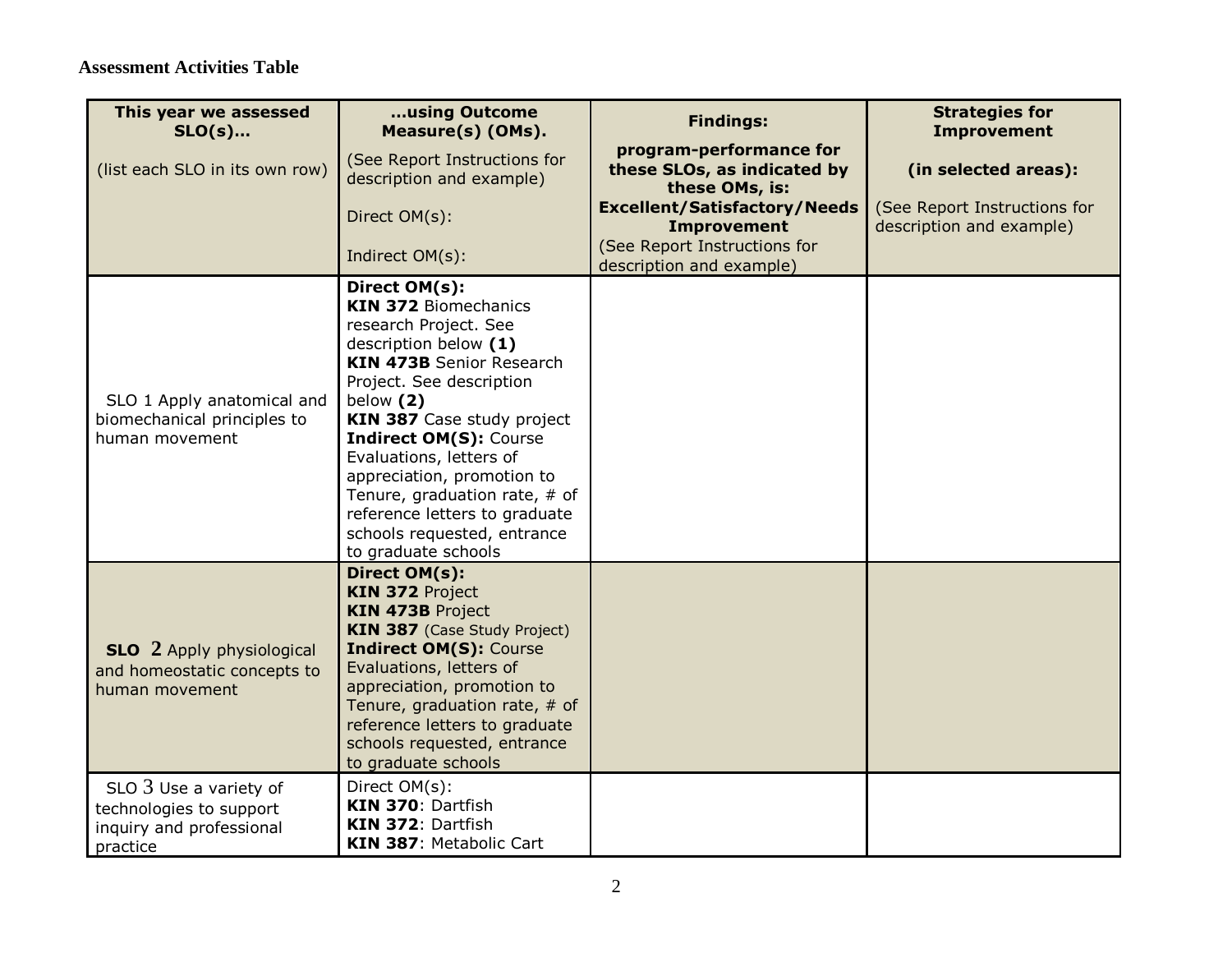|                                                                                                                                                                                                        | KIN 440: Metabolic Cart,<br>Velotron<br>KIN 477: Metabolic Cart,<br>Velotron, EMG<br><b>KIN 473B:</b><br><b>Indirect OM(S): Course</b><br>Evaluations, letters of<br>appreciation, promotion to<br>Tenure, graduation rate, $#$ of<br>reference letters to graduate<br>schools requested, entrance<br>to graduate schools                                                                                       |  |
|--------------------------------------------------------------------------------------------------------------------------------------------------------------------------------------------------------|-----------------------------------------------------------------------------------------------------------------------------------------------------------------------------------------------------------------------------------------------------------------------------------------------------------------------------------------------------------------------------------------------------------------|--|
| SLO 4 Understand and<br>apply the principles of fitness<br>assessment and prescription<br>to a diverse population                                                                                      | Direct OM(s):<br><b>KIN 370 Labs (10)</b><br><b>KIN 372 Project</b><br><b>KIN 387 Lab</b><br><b>KIN 440 Lab</b><br><b>KIN 477 Lab</b><br><b>KIN 473B</b><br>see description below<br><b>Indirect OM(S): Course</b><br>Evaluations, letters of<br>appreciation, promotion to<br>Tenure, graduation rate, # of<br>reference letters to graduate<br>schools requested, entrance<br>to graduate schools             |  |
| SLO 5 Evaluate scientific<br>literature in the discipline,<br>with the ability to understand<br>and synthesize the<br>information and to convey<br>this information in both<br>verbal and written form | Direct OM(s):<br>KIN 373: Research Seminar<br><b>KIN 415: Research Methods</b><br>KIN 473B: Senior Research<br>project<br><b>Indirect OM(S): Course</b><br>Evaluations, letters of<br>appreciation, promotion to<br>Tenure, graduation rate, # of<br>reference letters to graduate<br>schools requested, entrance<br>to graduate schools, Number<br>of presentations of student<br>research improves every year |  |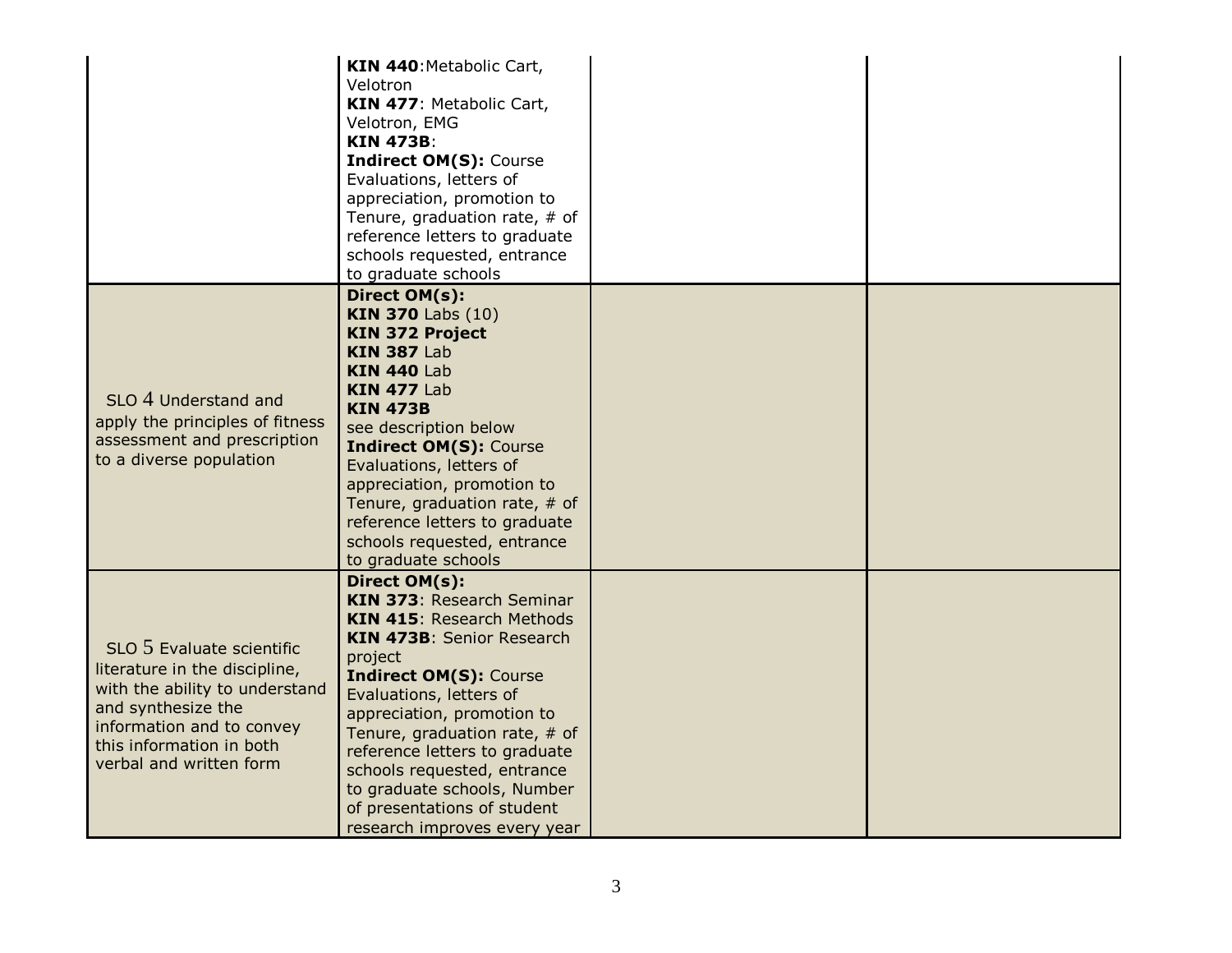### **Discussion (Optional): The following assignments were used to measure the listed SLOs.**

- 2. What **revisions**, if any, to current SLOs and/or outcome measures did you make from previous plan?
- 3. **Plans** What learning objectives will you be assessing in the next cycle?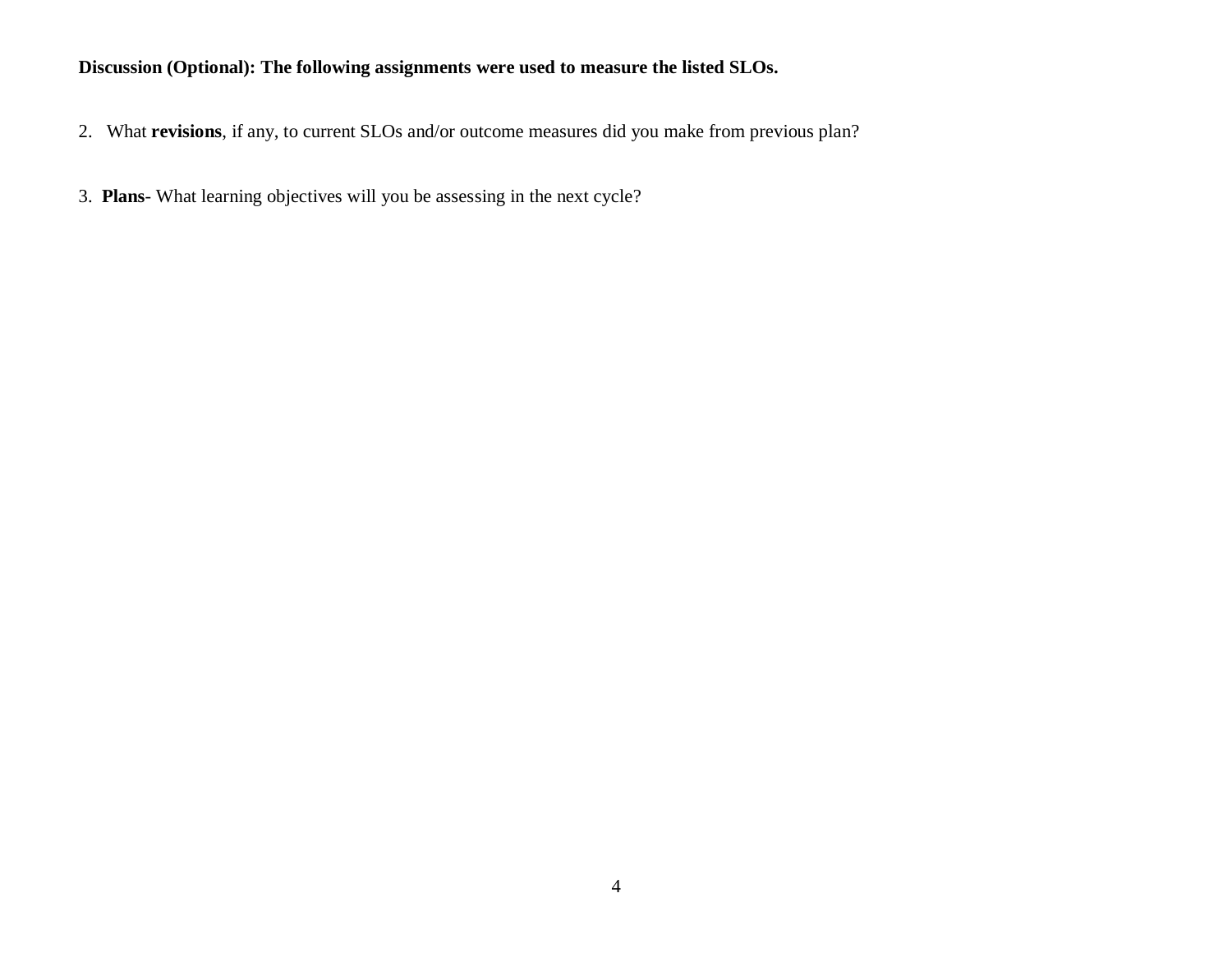### KINESIOLOGY- EXERCISE SCIENCE SLO's

Students will be able to:

- 1. Apply anatomical and biomechanical principles to human movement.
- 2. Apply physiological and homeostatic concepts to human movement.
- 3. Use a variety of technologies to support inquiry and professional practice.
- 4. Understand and apply the principles of fitness assessment and prescription to a diverse population.
- 5. Evaluate scientific literature in the discipline, with the ability to understand and synthesize the information and to convey this information in both verbal and written form.

*Intructions*

Mark the courses/events/experiences/activities that currently address either Program SLOs or

VU/Gen Ed SLOs for Gen Ed courses using the following:

Enter an **I** to indicate students are introduced to the SLO

**R** indicates the SLO is reinforced and students afforded opportunities to practice

**M** indicates that students have had sufficient practice and can now demonstrate mastery

appropriate for the degree level

**A** indicates where evidence is collected and evaluated for program-level assessment as

specified in the Departmental Assessment Plan